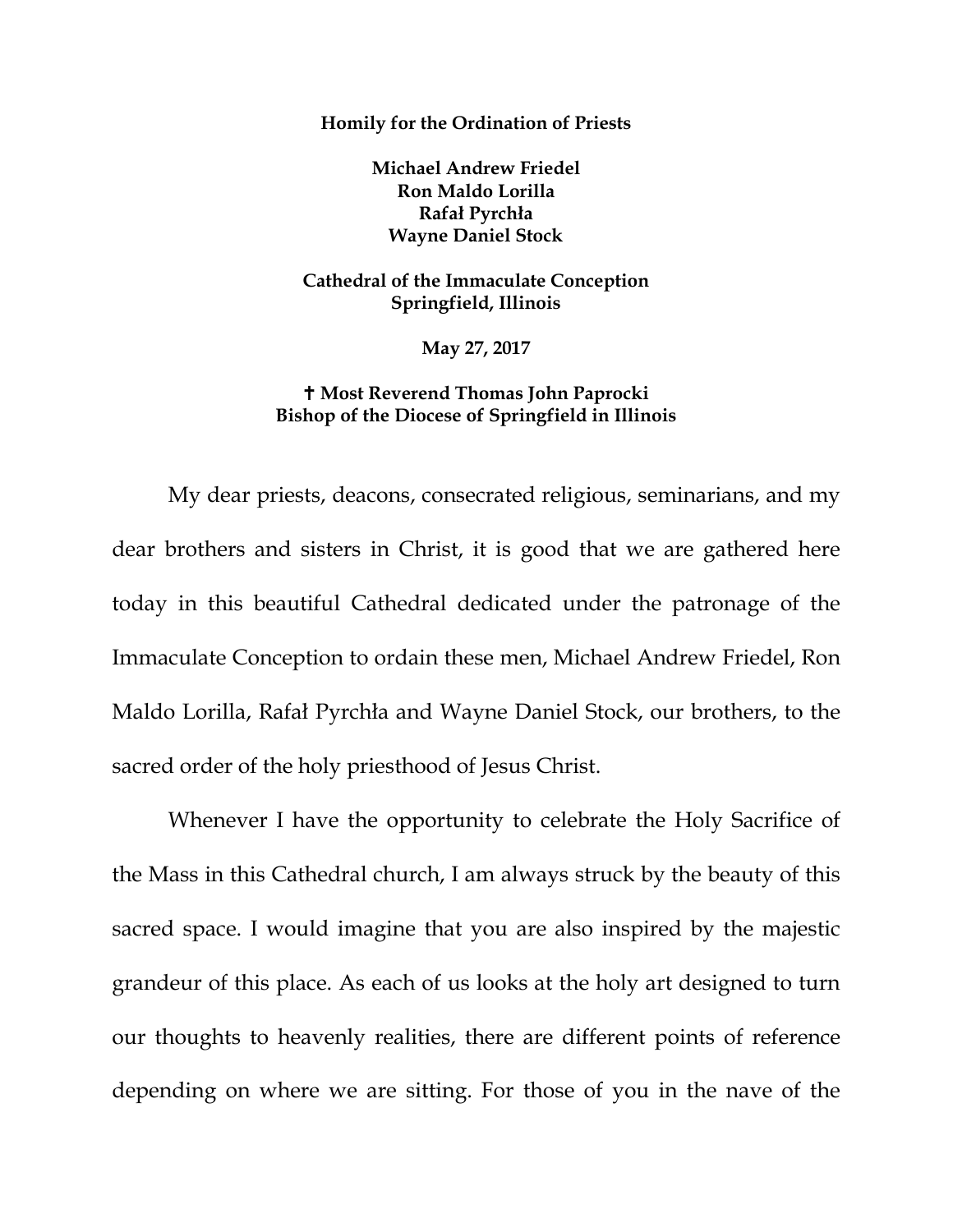church, your eye is drawn to large icon of the Immaculate Conception above the main altar with the inscription, *Macula non est in te*, Latin for, "There is no stain [of sin] in you." It is fitting that our eyes are drawn to our Blessed Mother as we seek her intercession for heavenly blessings on our four men to be ordained priests today and as we thank her Son Jesus in this Eucharist for the gift of four new priests to serve our diocese here in central Illinois.

From my perspective here in the *cathedra*, that is, the bishop's chair, my eyes are drawn to the first three stained glass windows on the north wall of the Cathedral. Some of the most striking and poignant art in our Cathedral is contained in the beautiful stained glass windows that encircle us. Since this is the Cathedral of our State Capital, many of the windows bear witness to the lives of heroic discipleship led by key figures of the Church in relation to secular authorities. As a matter of fact, three of the windows that are most visible from where I sit bear the images of people who truly understood what it meant to live lives of radical discipleship, the very kind of lives that you, my sons to be ordained, will be called to live on a daily basis in your ministry to the people of God as priests.

2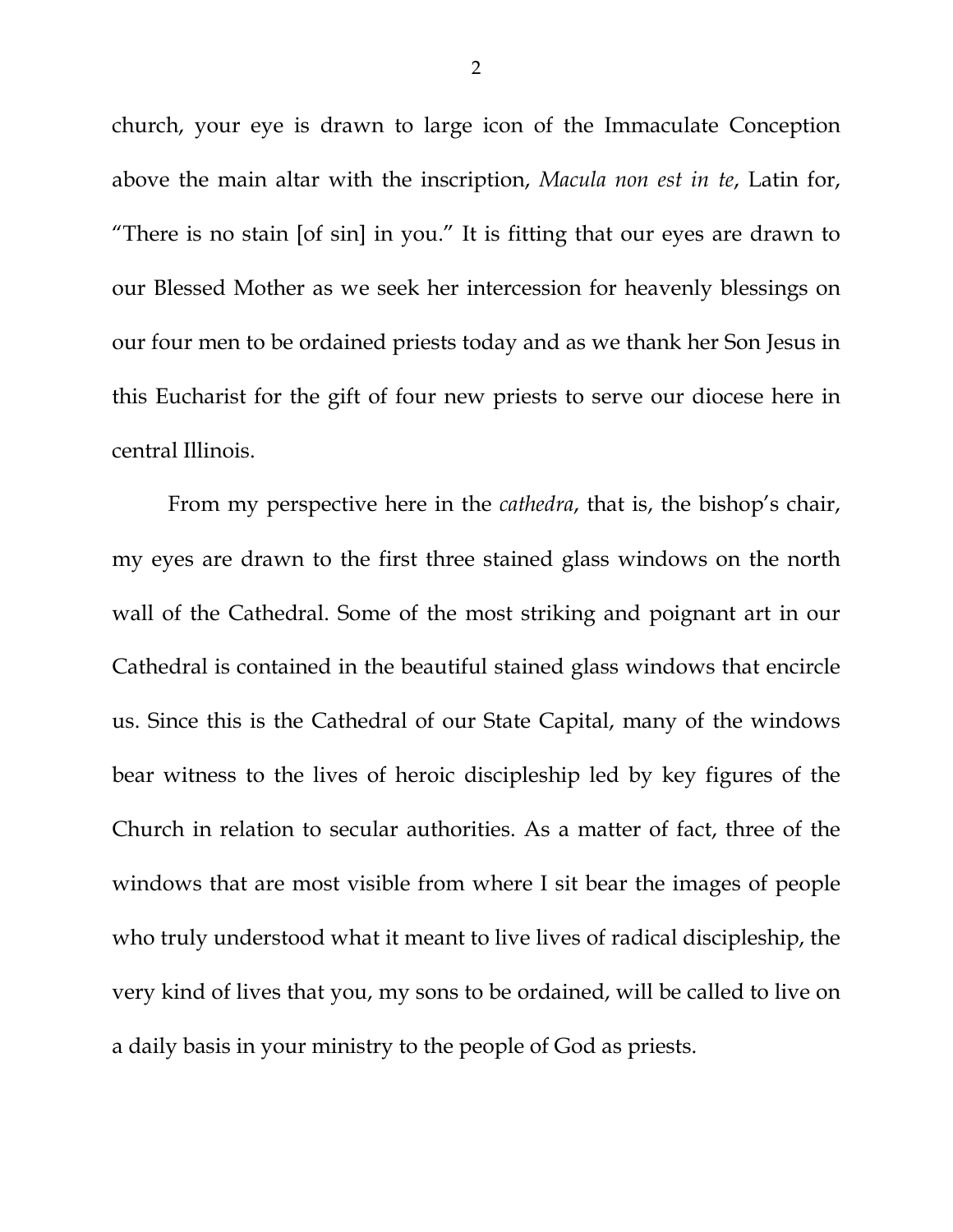The first of these windows shows Our Lord giving the keys to the Kingdom of Heaven to Saint Peter. In your ministry as priests collaborating with me, your bishop, you too will have the power to bind and loose, particularly through your ministration of the great sacraments of Baptism and Reconciliation. Through the salvific washing of Baptism, you will welcome new members into the Church, freeing them from sin and introducing them into the family of God as His adopted sons and daughters. Moreover, through the Sacrament of Reconciliation, you will, in the words of Saint John Paul II, "learn the weaknesses and falls of the faithful, assess their desire for renewal and efforts to achieve it, discern the action of the Holy Spirit in their hearts, and impart to them a forgiveness which God alone can grant."<sup>[1](#page-5-0)</sup> It is my hope that you will always seek to follow the grace of the Lord at work in the Church and the example of Saint Peter as you undertake this important aspect of your ministry to stand *in persona Christi* and reconcile sinners to our Lord.

The second window on our north wall depicts Saint Ignatius of Antioch in the lion's den as he faced the opportunity to give the ultimate sacrifice, that of his life, as a martyr of the Church. While I pray that you will not be faced with the reality of physically laying down your life for the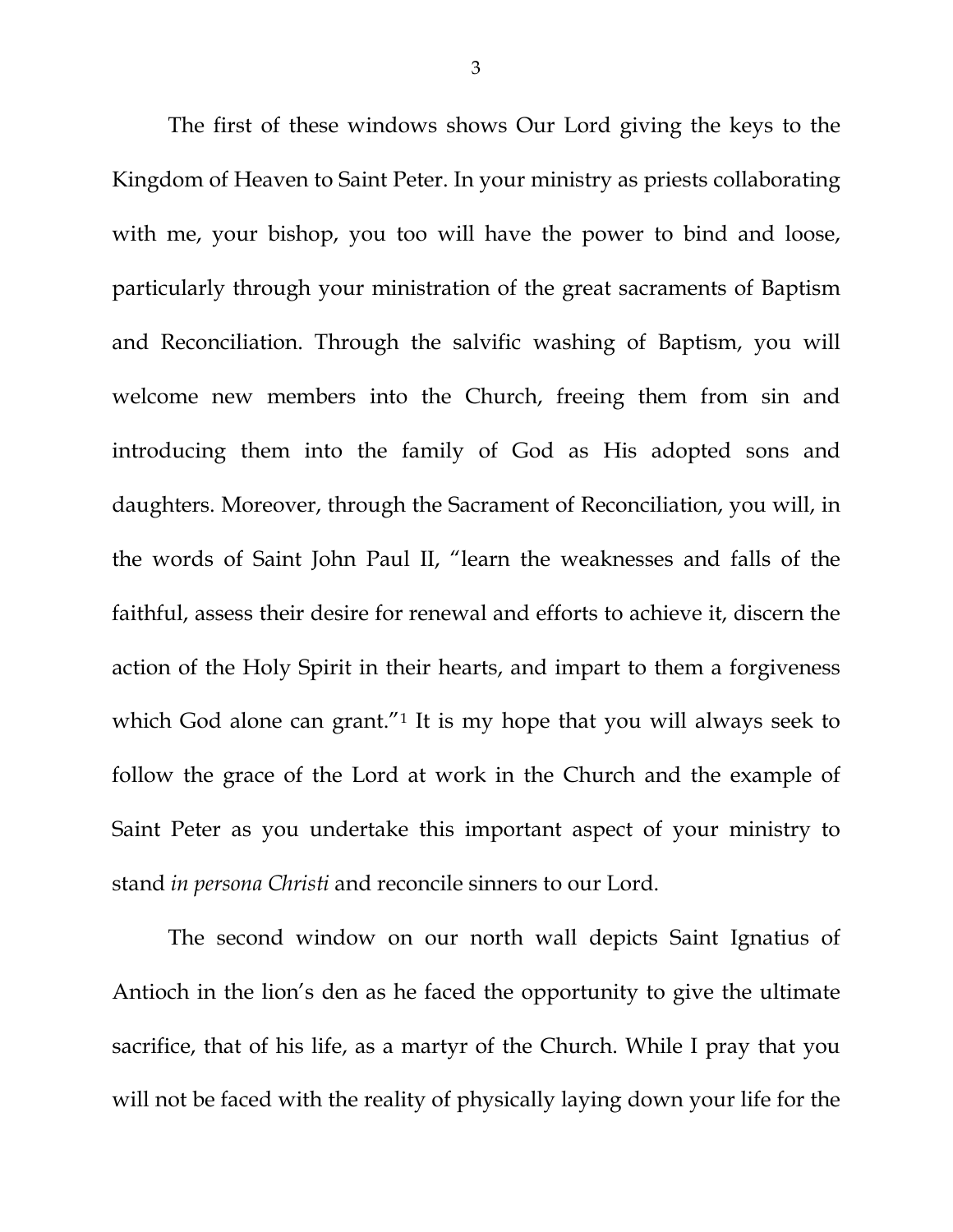Church, you are called to sacrifice your life in a spiritual way for the good God's people. As priests, you are called on a daily basis to die to yourself and your own desires so that you might place the needs of Christ's faithful first. You are asked to model your lives after the great saints that serve as examples of how to place the well-being of the Church over your own desires and strive to unite your sacrifices more perfectly to those of our Lord each day.

The third window from my perspective is that of Pope Saint Leo the Great confronting Attila the Hun in the year 452, persuading him not to attack the city of Rome and its citizens. At times in your ministry you too will be called upon to protect and defend the Church from the attacks levied against her by secular society. You will be called to bear witness to the teachings of Christ and His Church in the midst of a world that, more than ever, sets itself against the moral teachings of the Church and, in particular, demeans the sacredness of all life from conception to natural death as well as the Christian understanding of marriage and the family. Never be afraid to confront the secular societal standards and to support those entrusted to your care, so that they can center their lives on their eternal home rather than their earthly dwelling.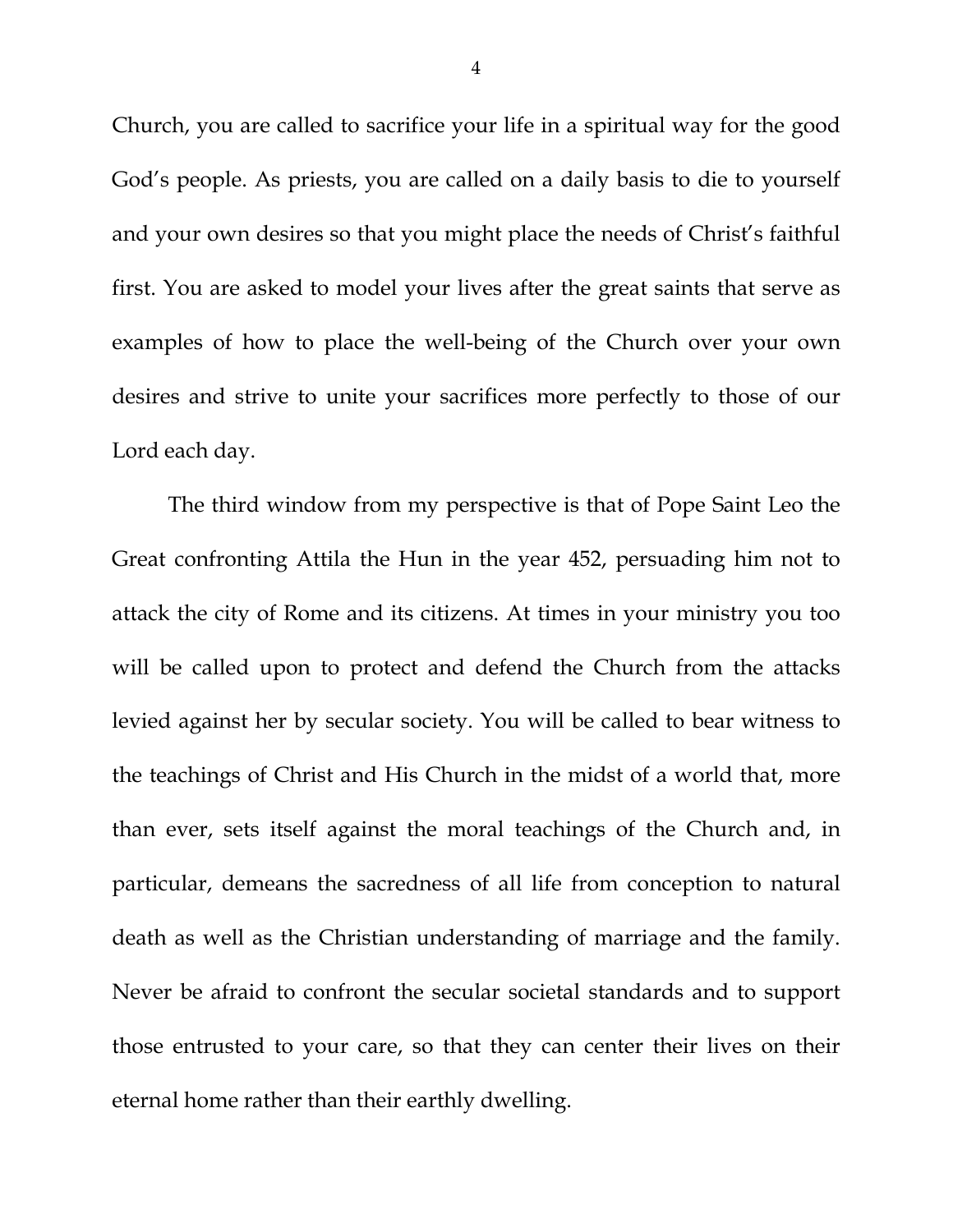When I was doing my graduate studies in Rome, my courses were taught in Latin, so I spent a lot of time studying and translating Latin texts. One of those texts was the Sermon on the Ascension given by Pope Saint Leo the Great, which happened to be the second reading yesterday in the Office of Readings of the Liturgy of the Hours. When my teacher gave this to me to translate, I did not know that this passage was from the Liturgy of the Hours, so I labored through it, but I am grateful for the opportunity to have encountered the grandeur of the eloquent Latin of Pope Saint Leo the Great. Speaking of our Lord's Ascension to Heaven, which we will observe tomorrow, Pope Saint Leo the Great wrote this in his soaring prose:

With all due solemnity we are commemorating that day on which our poor human nature was carried up, in Christ, above all the hosts of heaven, above all the ranks of angels, beyond the highest heavenly powers to the very throne of God the Father. It is upon this ordered structure of divine acts that we have been firmly established, so that the grace of God may show itself still more marvelous when, in spite of the withdrawal from men's sight of everything that is rightly felt to command their reverence, faith does not fail, hope is not shaken, charity does not grow cold. For such is the power of great minds, such is the light of truly believing souls, that they put unhesitating faith in what is not seen with the bodily eye; they fix their desires on what is beyond sight. . . . Throughout the world women no less than men, tender girls as well as boys, have given their life's blood in the struggle for this faith. It is a faith that has driven out devils, healed the sick and raised the dead.[2](#page-5-1)